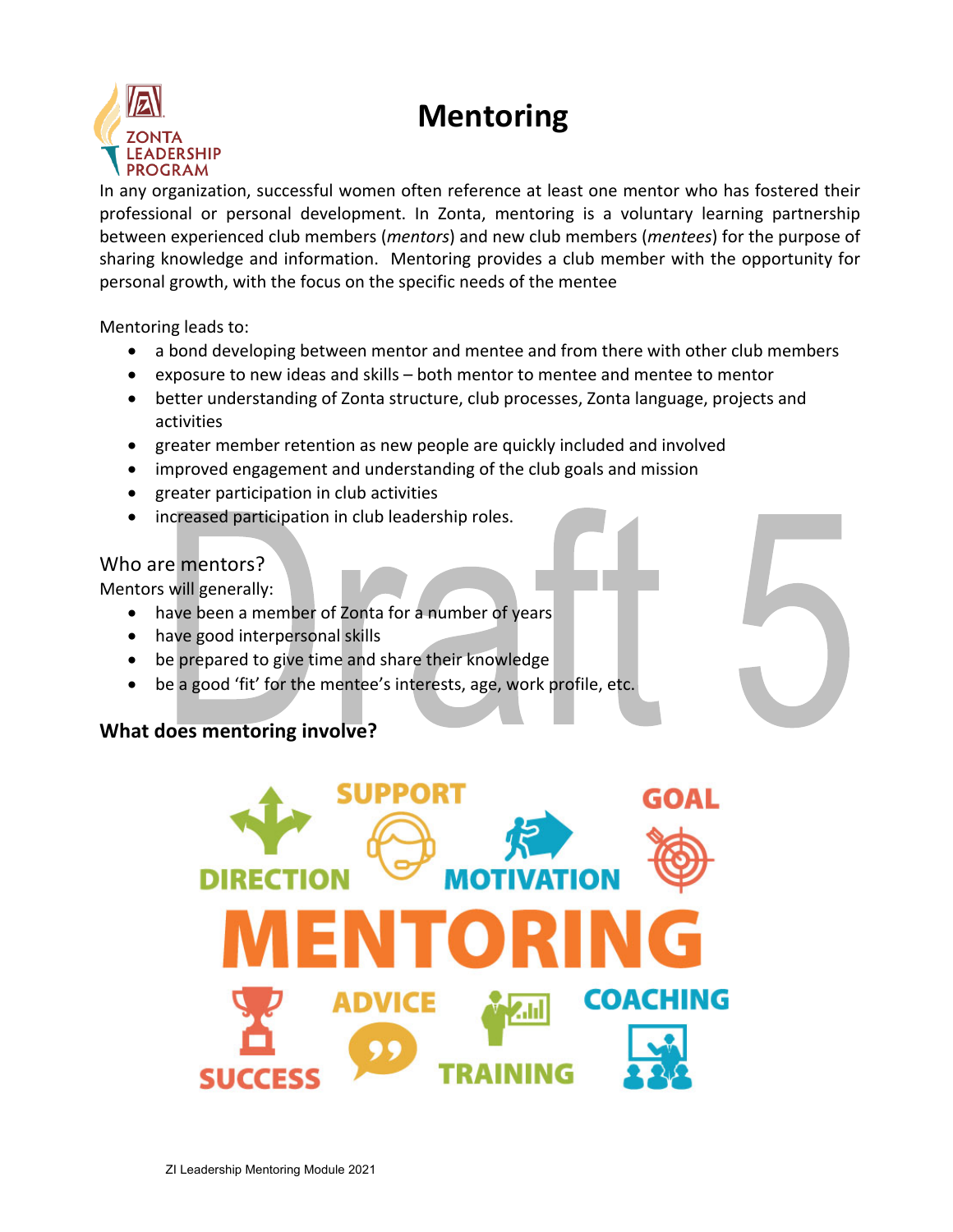# **Expectations of Mentors**

Time needed with a mentee will vary but should continue for up to a year until they are comfortable and have some experience of Zonta meetings and expectations. When it is no longer formally needed, the friendship forged is likely to last and the relationship to endure.

#### *Be in touch*

- Through face to face / telephone / virtual platforms as soon as possible and then regularly make time to talk after that.
- Discuss upcoming events by sharing their relevance and worth to Zonta, remind about important dates, offer to jointly attend inter-club or inter-district events and offer friendly support. The key is supporting a new member to be successful and feel connected to Zonta.

#### *Create a Relationship*

- Identify the mentee's needs and wants and be a sounding board for ideas and questions
- Share your own experiences as appropriate.; maintain confidentiality and build trust and respect.

#### *Build Confidence*

- Encourage participation in club activities and projects, committee work, visits to other clubs, Area meetings, Conferences etc.
- This may require some coaching through the specific details of how to organize an activity or project.

#### *Challenge and Motivate*

• Provide the conditions that stimulate the mentee to have the

'*burn to learn, the craving to continue'* (Harry Truman).

• Provide encouragement and feedback as the mentee becomes more engaged.

## **Expectations of Mentees**

#### *Be in Touch*

- Accept the support offered by the Mentor and make time to talk
- When in doubt, ask questions

#### *Create a Relationship*

- Know that 'no question is a foolish question' and ask for information, help and advice when required.
- Maintain confidentiality and offer trust and respect.

#### *Build Confidence*

- Share thoughts and feelings with the Mentor and, if necessary, seek support when taking on any new activity or project.
- Visit the Zonta website for more information on specific concerns.

## *Challenge and Motivate*

• Take the initiative to deepen the relationship and be responsible for your own development.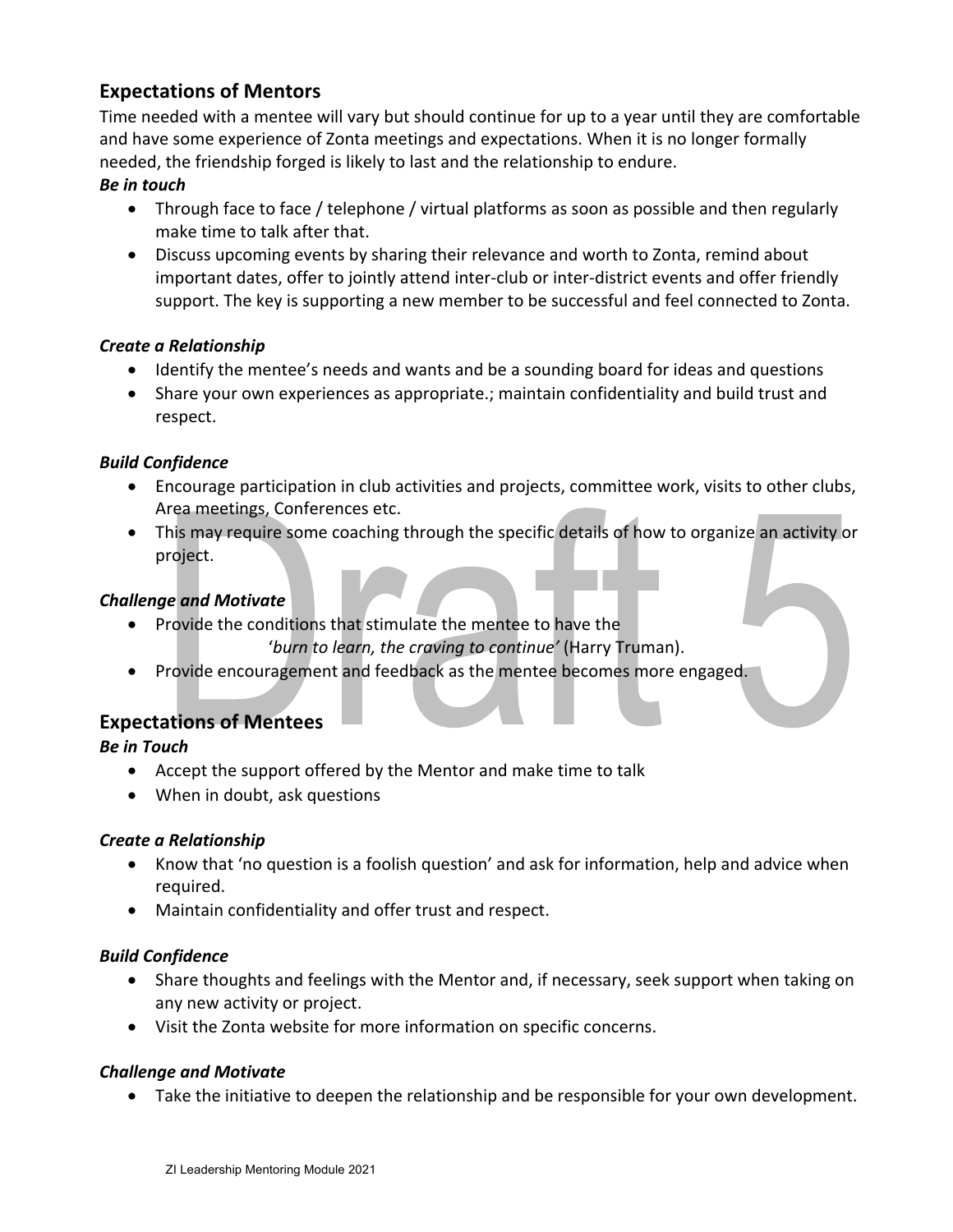# **The Club Board is tasked with ensuring that the:**

- Club members are appraised of the mentoring program and understand its value
- Potential Mentors have suitable training and guidelines provided
- New members are matched with a Mentor
- Mentees know what the expectations are for both mentors and mentees
- Mentors and mentees have opportunities to share what is working or not working and to make changes as necessary
- Club mentoring program is regularly appraised for effectiveness through mentor and mentee feedback. Any suggestions are evaluated and, if necessary, program changes are made.

# **Mentors for those seeking club leadership roles.**

- The club board may offer a mentor to members who have accepted or are considering taking on a leadership role within the club eg. committee chair, board member or executive role.
- In addition to the above criteria, these mentors will generally also have had appropriate leadership experience within Zonta.
- It may be appropriate for a club president to seek a mentor outside their club. An approach made to the area director may facilitate finding a suitable mentor from another Zonta club who has had experience as a club president.

## **Mentors for those seeking leadership roles on District Board or District Committees.**

- District boards encourage Zontians who are considering taking on a District leadership role or who have recently been appointed to such a position, to seek a mentor.
- If requested, the District Board will source a willing mentor who has had appropriate experience.